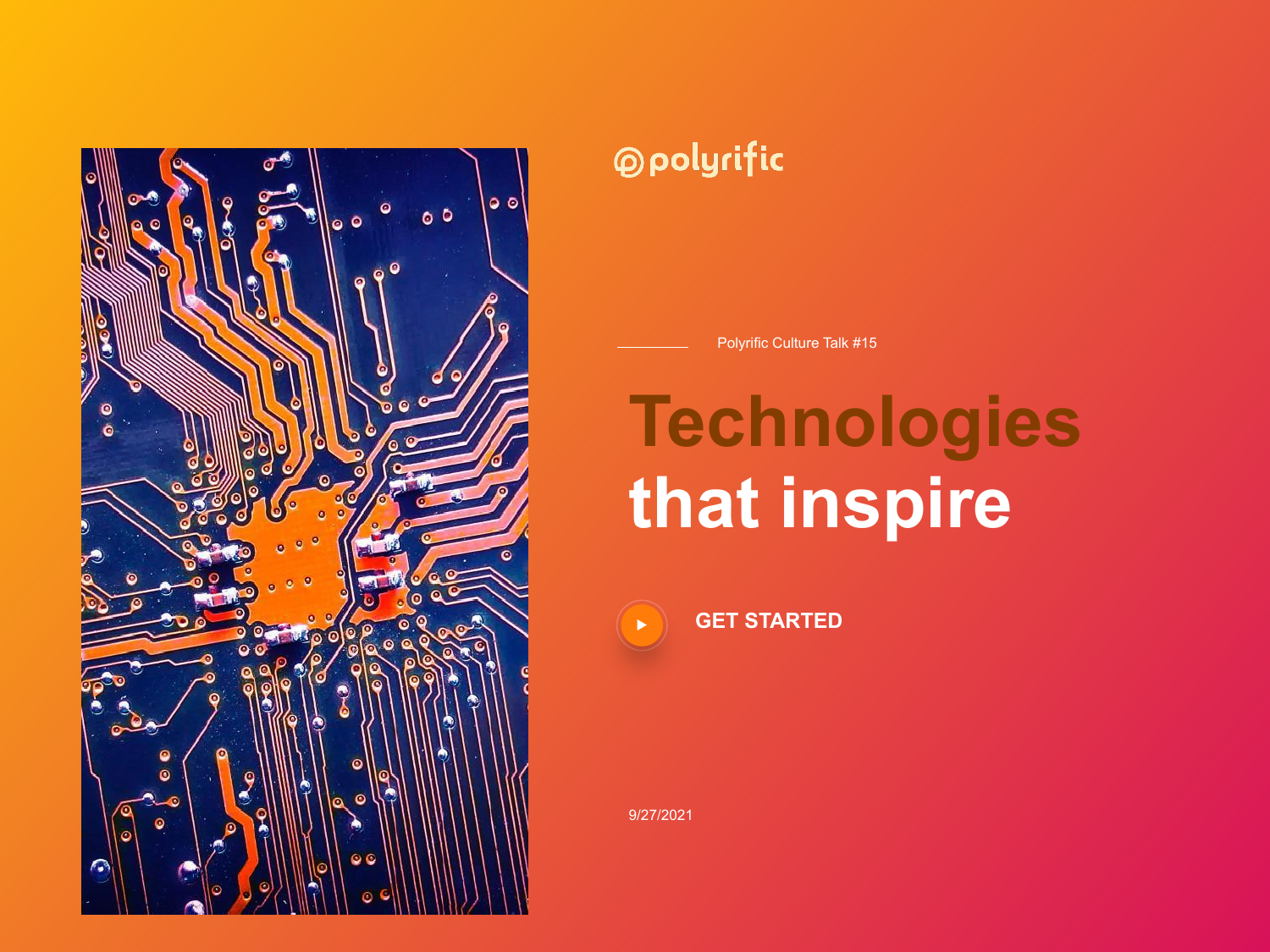## **Sound wave fire extin-gui sher**



**Two engineering students from George Mason University have invented a new fire extinguisher, capable of putting out flames by manipulating sound waves.**

The sonic fire extinguisher by two final-year undergraduate engineering students, Seth Robertson and Viet Tran, uses sound waves spread through a mobile subwoofer gun to put out flames, rather than the chemical compounds used by traditional fire extinguishers.

As sound is a pressure wave that oscillates between high and low regions of pressure it can create a vacuum that separates air molecules from the sounds of the flame.

The two students will now work on further developing the device, so it can be used on larger fires. While the sonic fire extinguisher will initially be used on small fires such as grease fires on stovetops, Tran and Robertson say the technology could eventually be used to equip fleets of drones to combat fires.

### **Read more**  $\Box$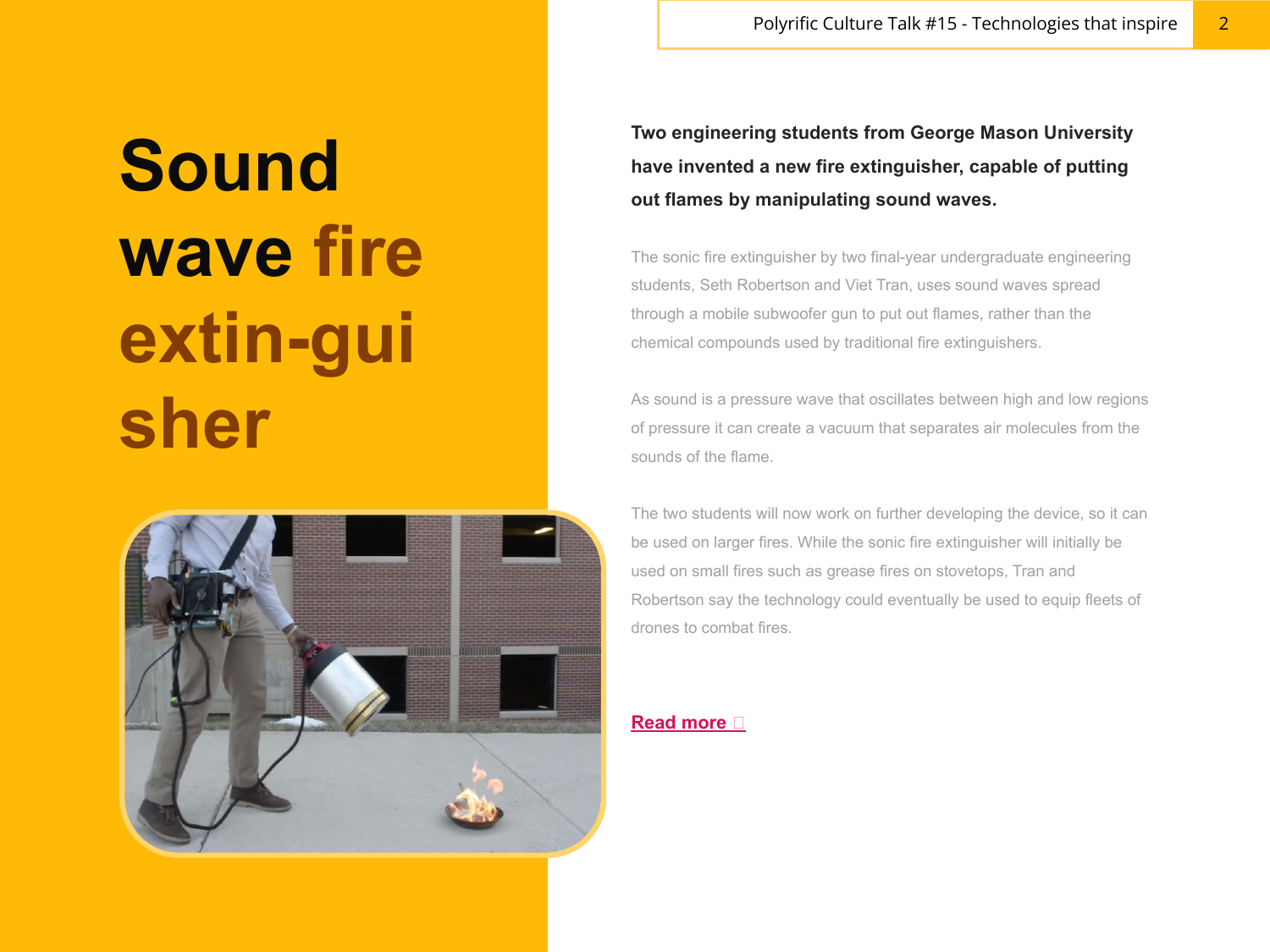## **Man with the Golden arm: Blood donation story**



**When James Harrison turned 18 he started donating blood and plasma regularly - every three weeks or so for 11 years.** 

In the 1960s Doctors were struggling with cases of a potentially fatal condition called Rh incompatibility, also known as rhesus isoimmunization or Rh disease. It occurs when a pregnant woman has an Rh-negative blood type but the fetus she's carrying is Rh-positive.

In some pregnant women, Rh disease causes their antibodies to attack the fetus's red blood cells. Scientists needed a way to turn this reaction off, and in Harrison's blood, they found it: a rare antibody known as Rh (D) immune globulin or anti-D.

James Harrison: *"I was prepared and wanted to give something back," he*  says. "And I've been donating for 60 years." At this point, James has donated enough to save an estimated 2 million babies — including his own grandson, Scott. In 2011, when Scott turned 16, he made his first donation, sitting right next to his grandfather — who was making his 1,000th.

On 11 May 2018, he made his 1,173rd donation – his last, as Australian policy prohibits blood donations from those past age 81. The Australian Red Cross knows of about 50 people who can donate plasma with anti-D, and they say that's just enough for the demand.

#### **Read more**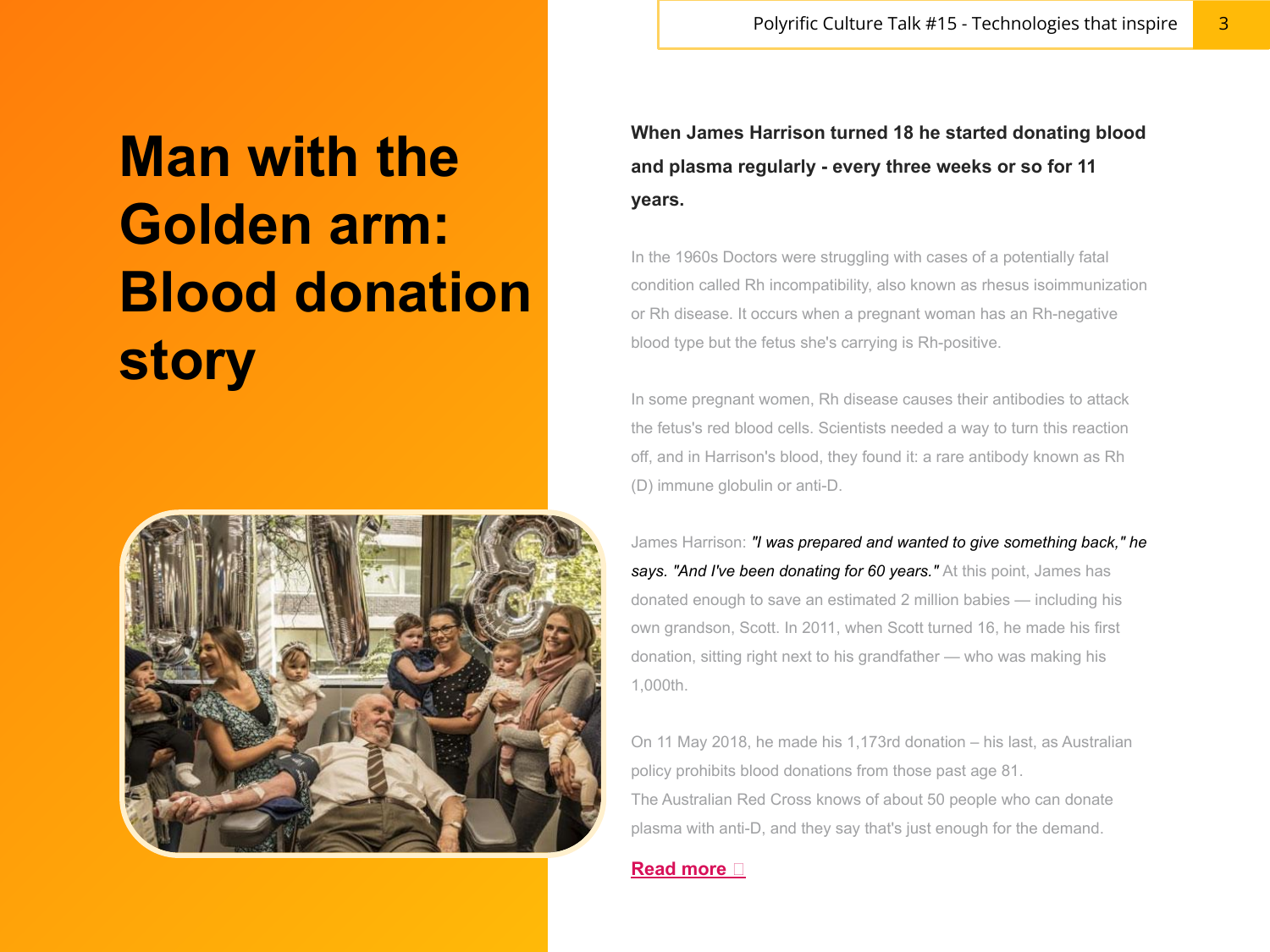Polyrific Culture Talk #15 - Technologies that inspire 4

# **Lithium sulfur battery**



**Among the many exciting chemistries being pursued for next-generation batteries, lithium-sulfur is one with significant potential, owing to its ability to store up to five times as much energy as today's lithium-ion solutions. Scientists in Australia have come up with a new design for this promising architecture that involves adding sugar to address inherent stability issues, a move that keeps the experimental cells ticking across more than 1,000 cycles.**

Last year, a team of battery researchers at Monash University in Melbourne came up with a solution to one half of this problem. The scientists developed a special binding agent that creates extra space around the sulfur particles, which means that they have more room to safely expand during charging. The upshot of this was a high-capacity lithium-sulfur battery capable of surviving more than 200 cycles.

*"So each charge lasts longer, extending the battery's life,"* says first author and PhD student Yingyi Huang. *"And manufacturing the batteries doesn't require exotic, toxic, and expensive materials."*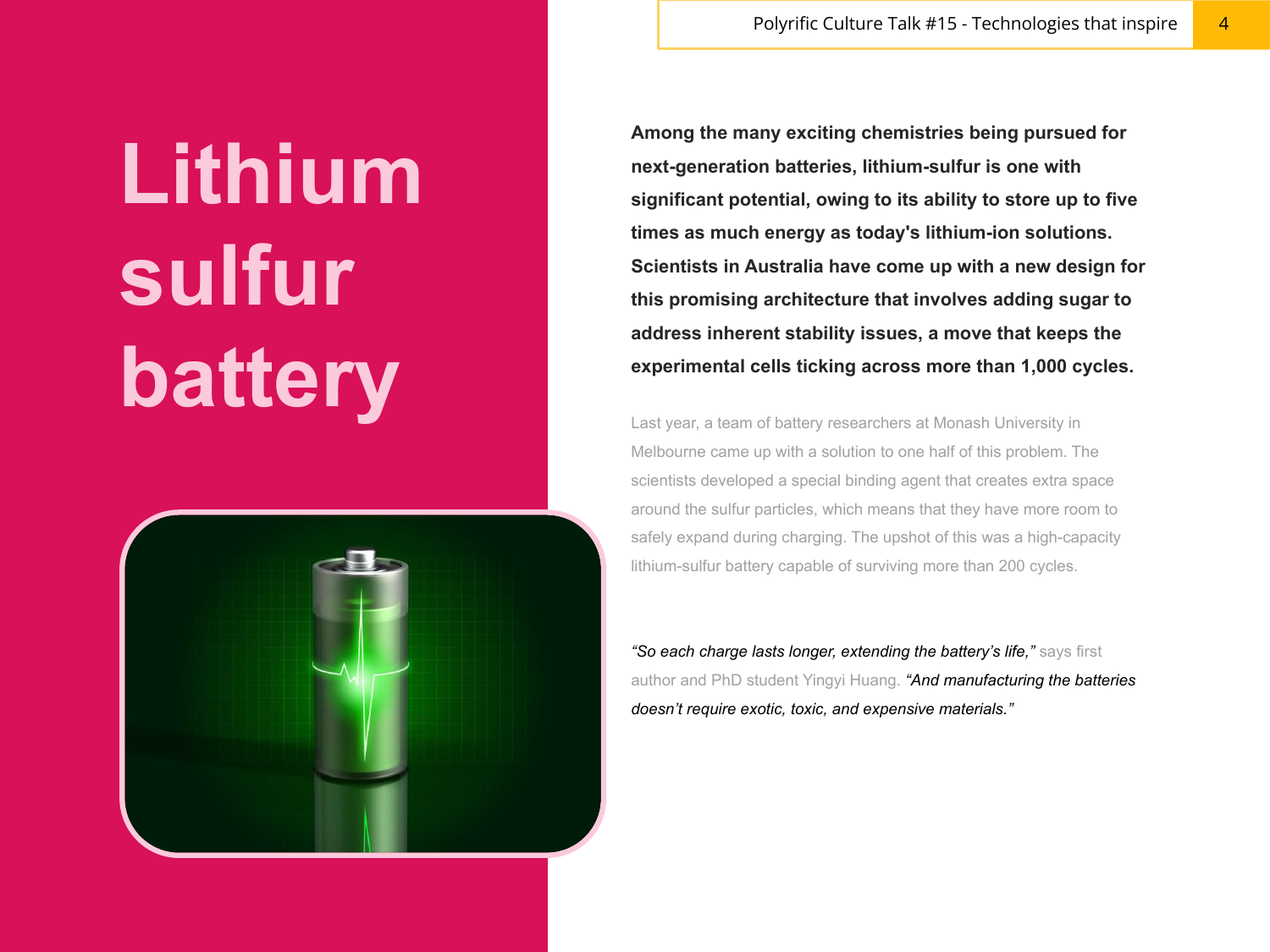Polyrific Culture Talk #15 - Technologies that inspire 5

# **Lithium sulfur battery**



There are still some kinks to iron out before lithium sulfur batteries are put to work in smartphones and electric vehicles, but the hope is that when they do they'll enable them to be used for far longer periods, or across far greater distances, in between charges. The researchers say their technology has the potential to store two to five times the energy of today's lithium batteries, and with this new study, believe they've taken a key step toward its real-world use.

#### **Read more**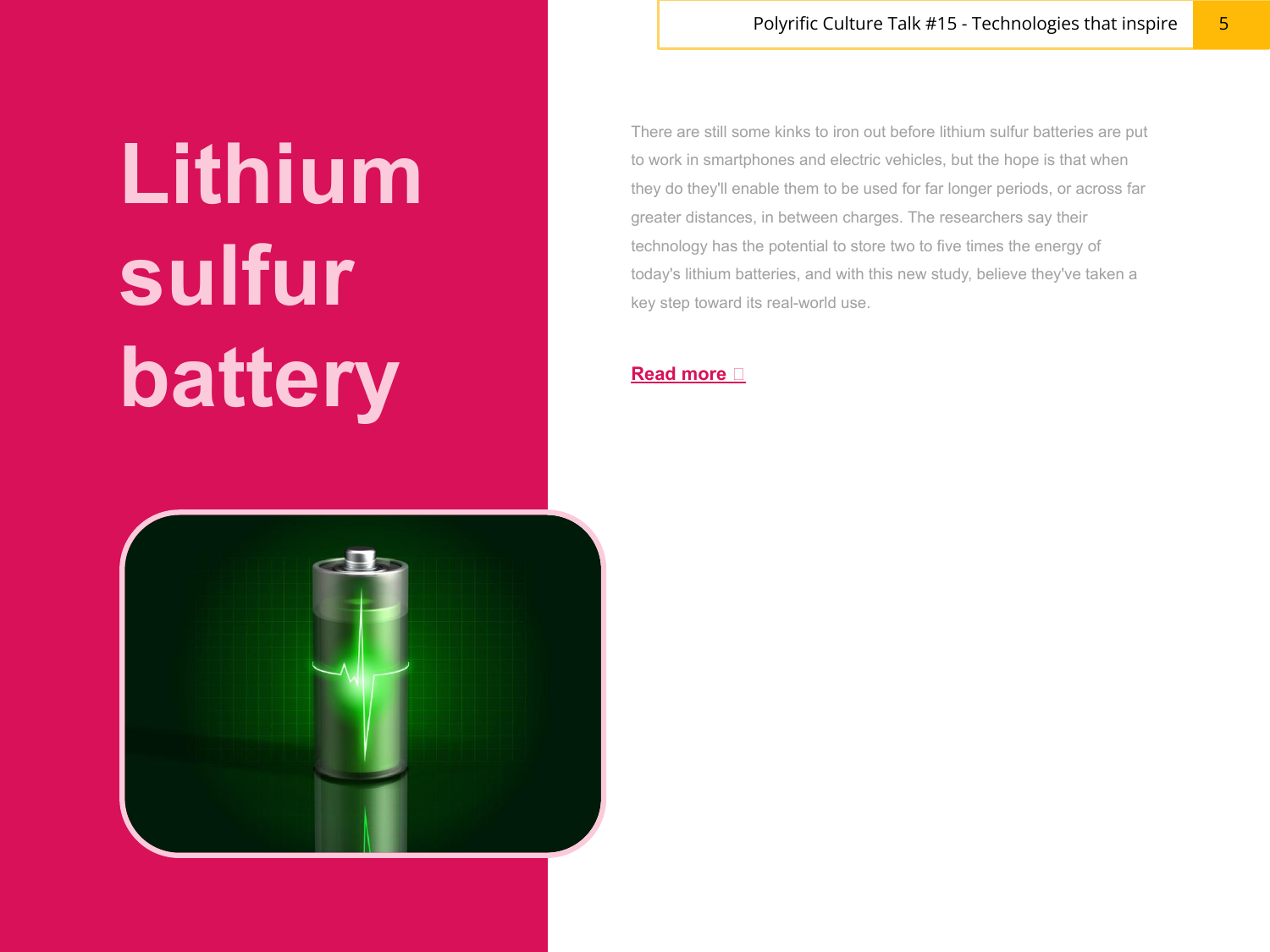**Ice Stupas**



Polyrific Culture Talk #15 - Technologies that inspire 6

**"The ice needed to be shaded – but how?" he says. "We couldn't have it under a bridge, or use reflectors, which aren't practical at scale. So we thought of this conical shape: making ice shade itself."**

The conical shape hit a sweet spot, maximising the volume of ice that can be "grown", while minimising the surface area exposed to direct sunlight. That means it keeps melting well into the spring, releasing up to 5,000 litres of water each day by "storing it in the sky", Wangchuk says.

It also has the benefit of resembling the Buddhist stupas – religious sites used for meditation and worship – that dot the landscape, a crucial point for 50-year-old. "Because it resembles something we have in our tradition, it is made more close to the population, to their hearts," he says.

And the stupas are simple. They are formed by running pipes below the frost line, at which temperature the water hovers between a liquid and solid state. Then the pipes turn skywards, spraying the water into -20C air, using the bitter cold to freeze it as it falls to earth.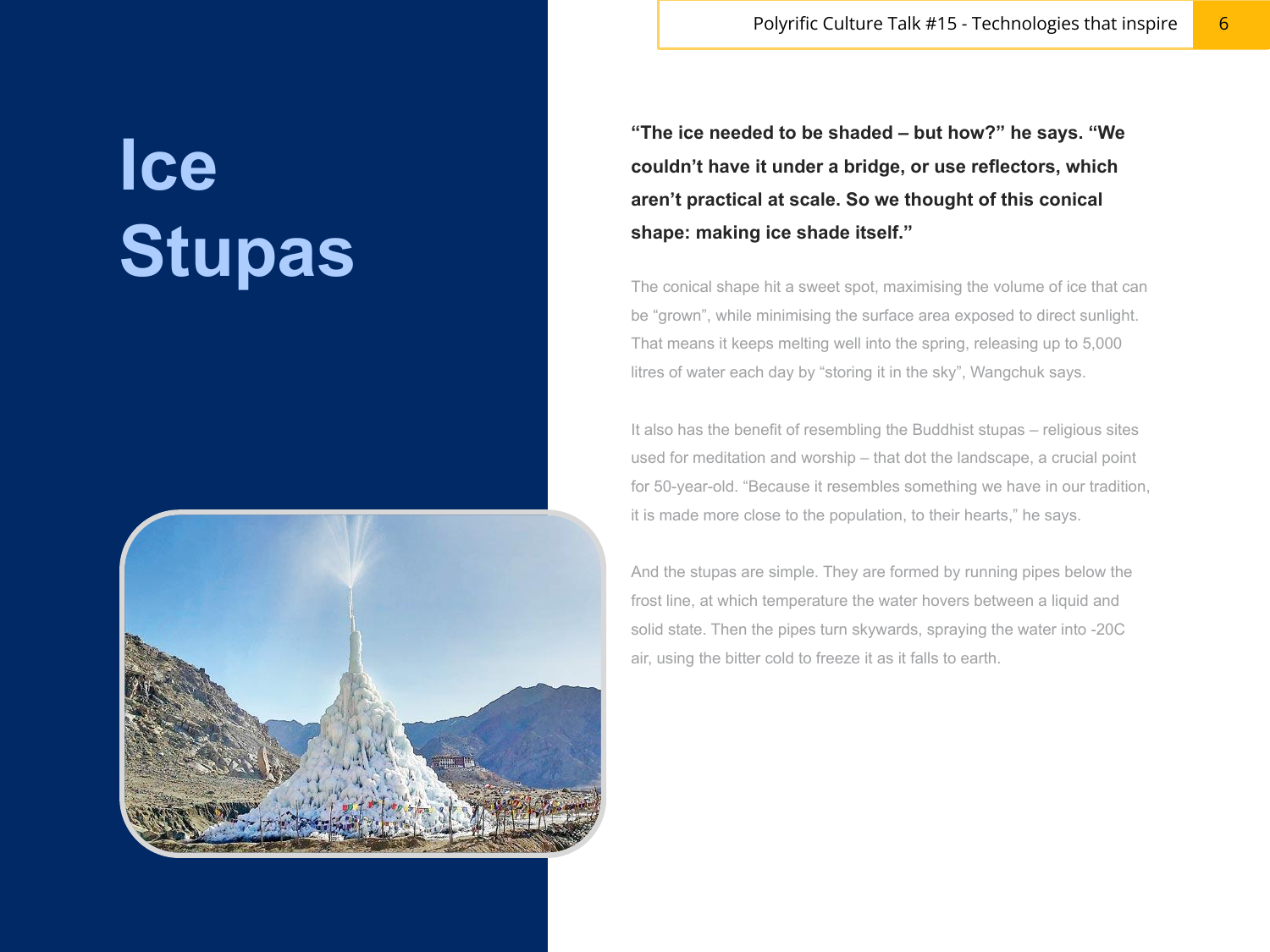## **Ice Stupas**



Those two stupas were funded by crowdsourcing donations. Last year, Wangchuk was awarded a Rolex innovation grant, money he will use to create the next generation of ice towers. 20 more, each 100 feet high, are in the works.

### **Read more**